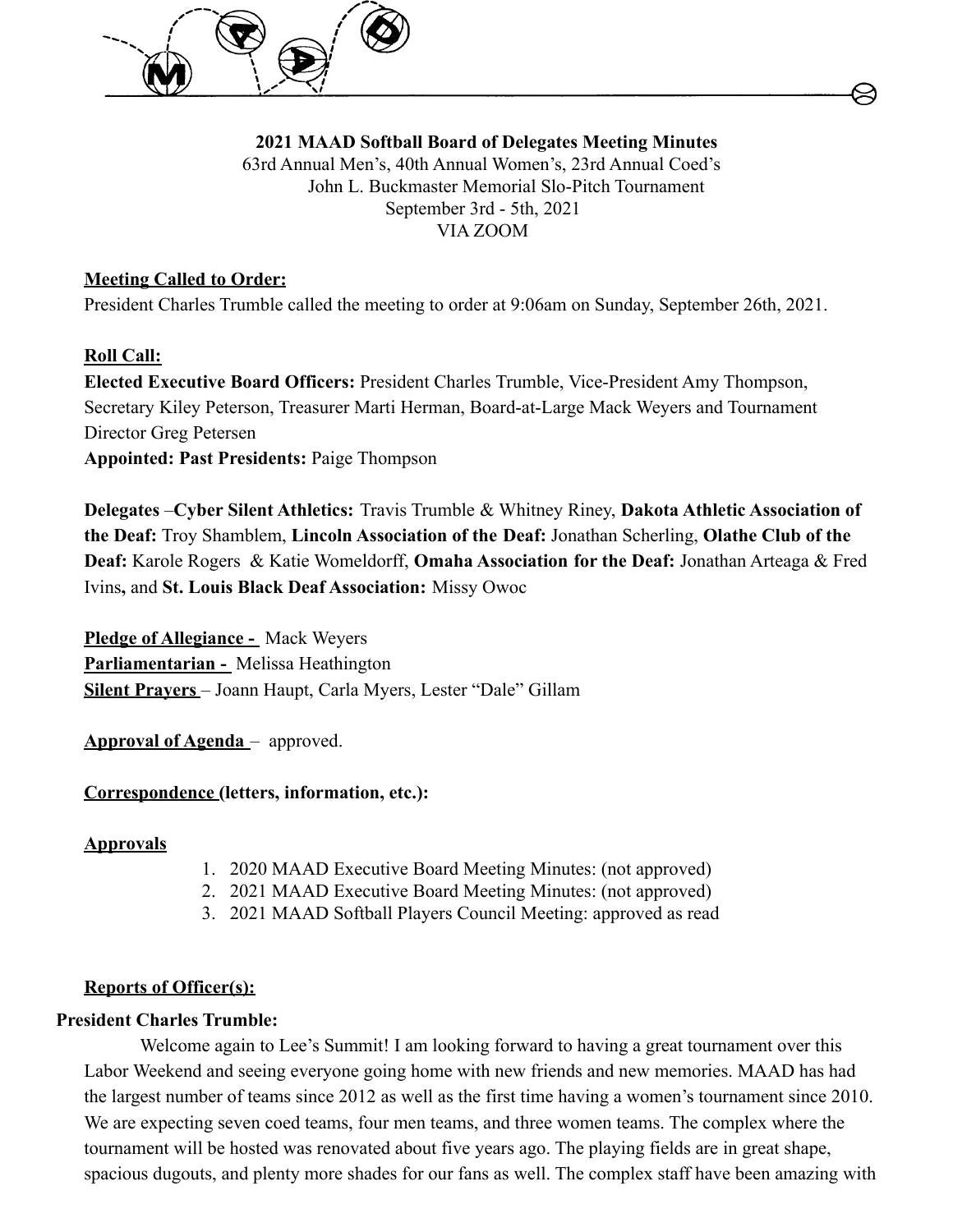helping arrange for this event.

For longer than the past year, we all have struggled with the pandemic. I want to remind all our participants to be considerate of others and maintain safe social distances. In the recent past, MAAD Basketball tournaments and multiple MAAD Delegate Meetings were canceled. This limited how much MAAD could improve in the recent couple years. Despite the pandemic challenges, MAAD is excited to see a growth in the number of registered softball teams! Additionally, MAAD launched a new website and changed to having player registrations online for the first time. MAAD successfully live streamed round robin pool drawing as well. I still see more potential for improvement and look forward to our next Delegates Meeting to keep pushing for progress to improve the efficiency of MAAD.

Two other regions also hosted their softball tournament. NEAAD had five men teams (no women teams). SWSAD had an unique opportunity for 2021, inviting teams from outside the SWSAD quadrant. In total, the SWSAD tournament had seven men teams, six women teams, and six coed teams. The East Quadrant hosted a tournament in 2019, but did not host a softball tournament in 2021.

As I conclude this report, I also want to recognize the great collaboration of the Executive Board. They are a terrific group with talent and dedication, eager to make this MAAD Softball tournament a success. MAAD holds a special place in our memories. I look forward to catching up with old friends and meeting new friends during this tournament!

#### **Vice President – Amy Thompson**

Welcome back to our softball tournament! We are very exciting to resume our normal activities and hope everything will go smoothly! Please remember to maintain the social distancing and being respectful of others. In last two year since the Pandemic started, our board officers had zoom meeting several times to maintain our communication and we have realized that in our bylaws, we do not have any wording that we can have election during zoom meetings. We as board officers are willing to maintain our roles and in good stand with MAAD and survived 4 years on the same boards!! I am forever grateful for those boards to work with.

As Vice President, I have collected lot of motions for softball rules and regulations specifically. As you know the generation is changing years by years, I have seen more players show their passion for the tournament. I had to sit back and look at the MAAD as whole and realized the tournament is run by the players! We as board officers are just planning the tournament for them. I think the time is changing and that we should separate the bylaws from the Rules and Regulations.

2021 Softball is a great coming back with 7 Coeds, 4 Men's and 3 Women's! This is like the Field of Dreams where we have those Men's and Women's coming back! Let's have fun!

### **Secretary Kiley Peterson:**

Welcome to our MAAD Softball tournament! I am more than glad to see this resume again after last year! As our Vice President, COVID is still around so please respect each other's choice and practice social distance. It is vital for us and everyone else to stay safe! Anyway I am excited to play again and I am grateful for our MAAD board for sticking throughout this unique experience!

I am a bit grateful to COVID because it helped me time to design our new website! [WWW.MAAD.ORG](http://www.maad.org).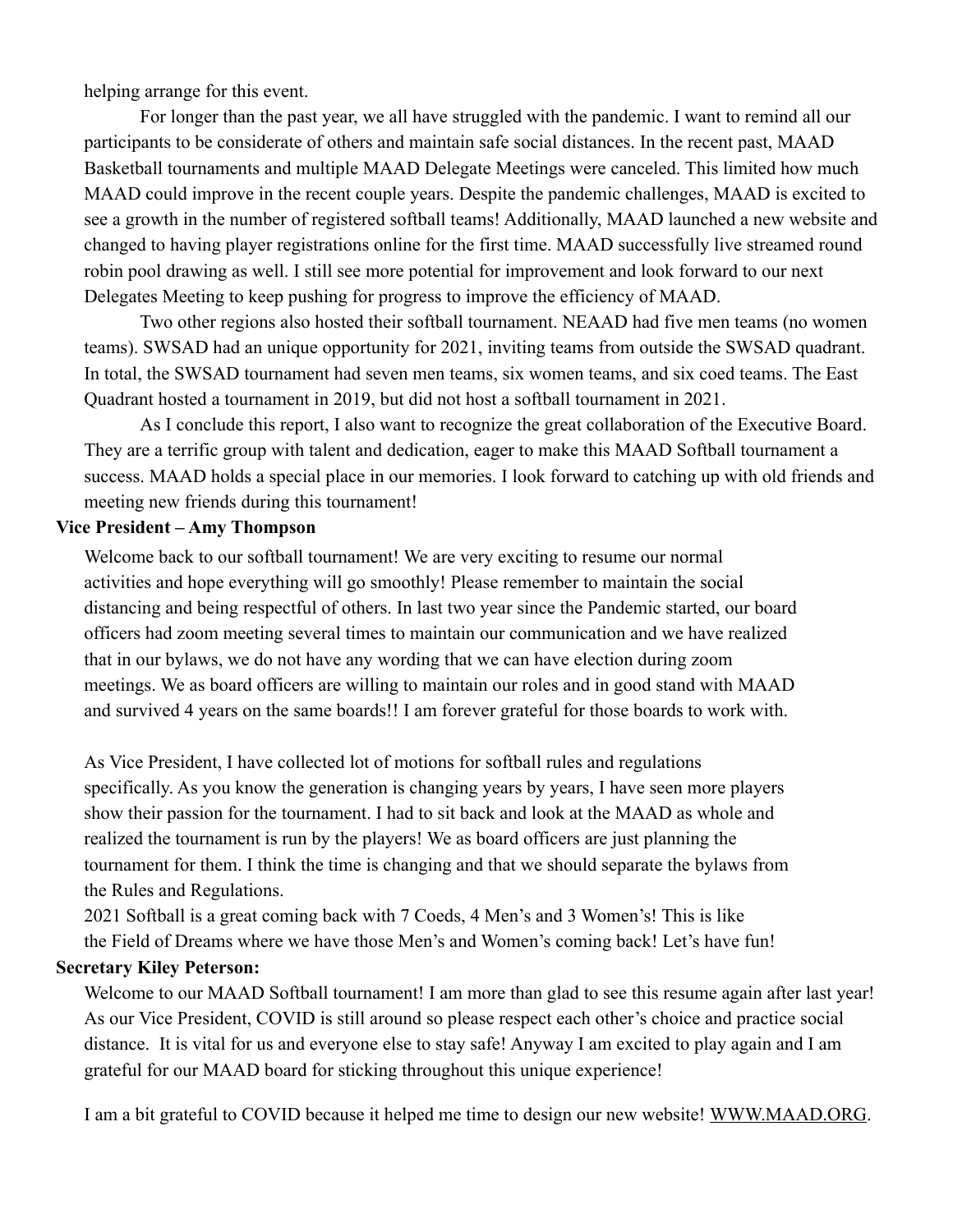if you haven't checked it out, please do! I welcome any ideas, feedback, constructive criticism as this is for you players! MAAD is evolving and we need to get up with our online presence! Online registrations was a bit confusing due to two different deadline dates but we worked it out and seems no complains about the registrations itself but heard some comments about need having an option of online payment and change the deadline as NSAD payment was due in the same month so people was complaining about being tight on money. We are still improving our website and evolving so I ask you to be patient with us and please work with us - we can't do this without you!

#### **Treasurer Marti Herman:**

Hi everyone! I'm pleased to welcome you all to the 2021 Softball this year! Due to the pandemic that was cancelled last year, I sure missed you all! I'm looking forward to seeing you and hope you will enjoy your stay in Lee's Summit, Missouri!! I've renewed the dues for IRS form 990-N in May 2021 and Bond Insurance for 2021-2022. I've collected 14 Team payments. There are 7 COED, 4 Mens, and 3 Womens. I'm really excited to see this team growing more this year!! There has been talk about a new way for payment instead of mailing it to me. I've had some issues that did not arrive (mail were sent to an odd place!) but were postmarked on the deadline. I'm open to discuss the possibility for new payment online or via apps. Good luck to all teams and have fun!! :)

#### **Board-at-Large Mack Weyers:**

Welcome back to the 2021 MAAD Softball Tournament from a long year with a terrible pandemic. But we're still in some situations with viruses. We have been working hard to make sure that all things go well as our health is number one priority. It will be great to see you all again soon!! I am excited to be your chairperson for the 2021 MAAD Softball Tournament for the second time. We had wonderful work out with Tina, Manager of Frank White Sport Complex and Kurt who will be the charge for the umpires. We wanted to do the same thing from last 2019 so this way the tournament will go smoothly. Tournament wouldn't be successful without our boards and them. Thanks to them for working with us again! I would like for all of us to keep ourselves clean, and be wise for our safety and health during our softball tournament! Please respect each other, let's play and have FUN!

#### **Tournament Director Greg Petersen:**

I'm elated to see MAAD Softball made a return to softball 3 weeks ago after a year-long COVID-19 pandemic that caused our country to shut down. As you already knew that we had 7 COED teams, 4 Men teams, and 3 Women teams participating. I was thrilled to see the Women's teams back!! I want to thank the MAAD Board and Mack, interim Tournament Director, for running the tournament in my absence. I had a family commitment that weekend. I prepped the RR schedule, game times, brackets, batting lineups, etc. I mailed batting lineups to Mack and softballs to Marti.

A huge word of 'Thanks' to Tina Spallo, Superintendent of Jackson County Recreation and her crew, for allowing us to use their beautiful Frank White Jr Softball complex for our annual MAAD softball tournament!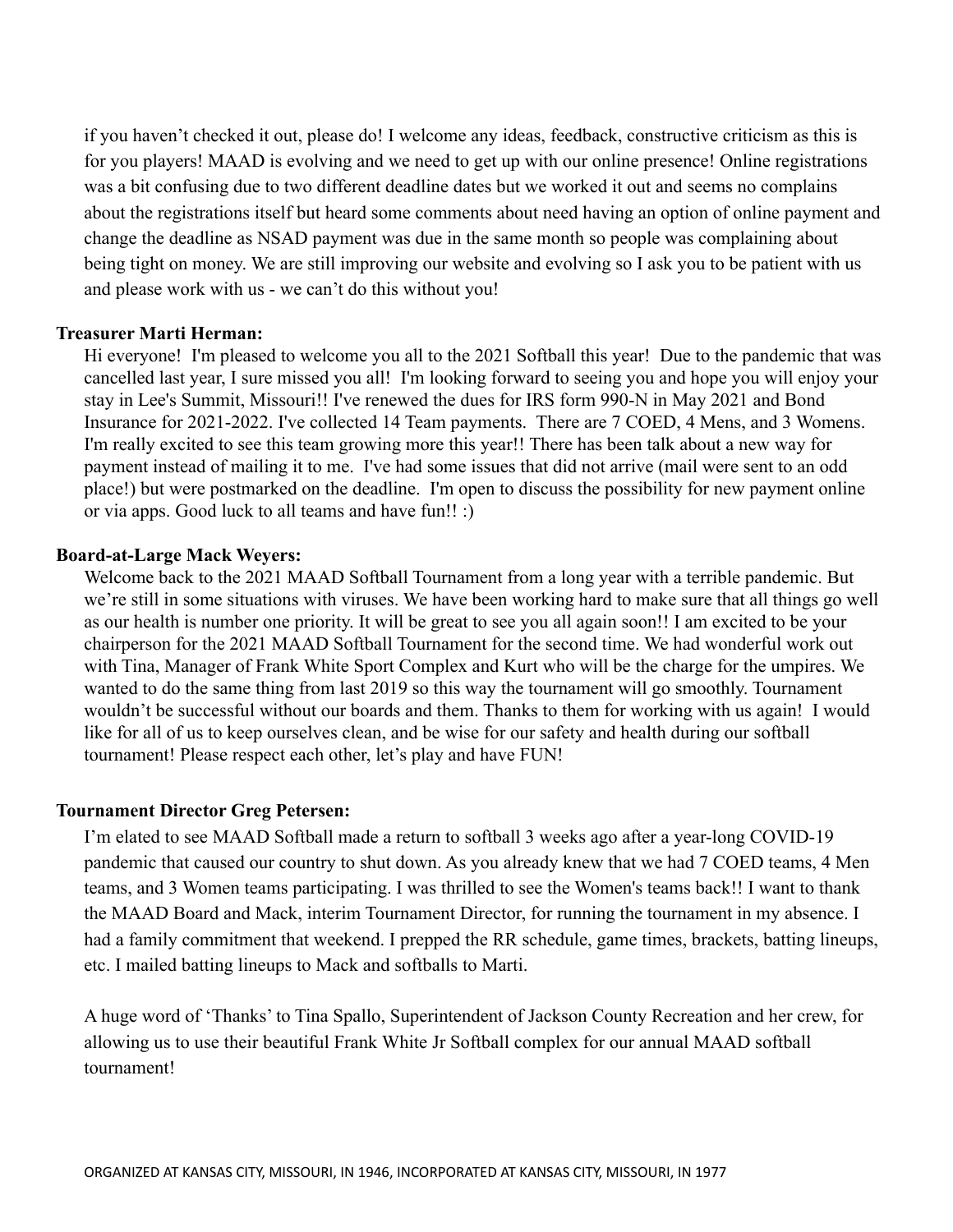**Reports of Past Presidents: No reports**

**Reports of Standing Committees: Hall of Fame Committee: No reports Budget Committee - Treasurer Marti Herman-**Will be working on online payments

### **Law Committee – Vice President Amy Thompson -**

Worked with Andrew Stone and Lorrie on many motions for delegates and we are so ready to move on. No additional reports for now.

**Report of Tournament Chairs: 2019 MAAD Softball Chairperson – Mack Weyers**

**Unfinished Business** –

**SBDB2021-02:** I, Cyber Silent Club, move that: Representation: Each club shall be eligible to appoint two (2) delegates to attend the annual meeting if the club also has a team registered in the following tournament. (Bylaws, Article 2, Section 4, Page 1.)

**OAD SECONDED.**

**FAILED.**

**SBDB2021-03:** I, Cyber Silent Club, move that: "Each Club Member is entitled to send up to two (2) voting delegates to the Annual Board of Delegates meetings." To be edited to the following "Only Club Member with a team registered in the following tournament are each entitled to send up to two (2) voting delegates to the Annual Board of Delegates meeting." (Bylaws, Article 5, Section 1, Page 6).

## **DAAD SECONDED.**

## **FAILED.**

**SBDB2021-05:** I, Cyber Silent Club, move that: the MAAD Vice President delete all references to 'NSAD' in all of MAAD's organizational documents. (the entirety of MAAD Organizational Documents)

# **SECRETARY KILEY PETERSON SECONDED.**

## **CARRIED.**

**SBDB2021-06:** I, Cyber Silent Club, move that: Section 4 as a whole shall read: 'The Executive Board shall meet at least once every quarter.". (Bylaws, Article 3, Section 4, Page 4) Then also delete the Tournament Host requirement for any Executive Board Meeting at any MAAD tournament.

# **SECRETARY KILEY PETERSON SECONDED.**

# **CARRIED.**

**BREAK FOR 5 MINUTES AT 10:29AM BACK AT 10:37AM**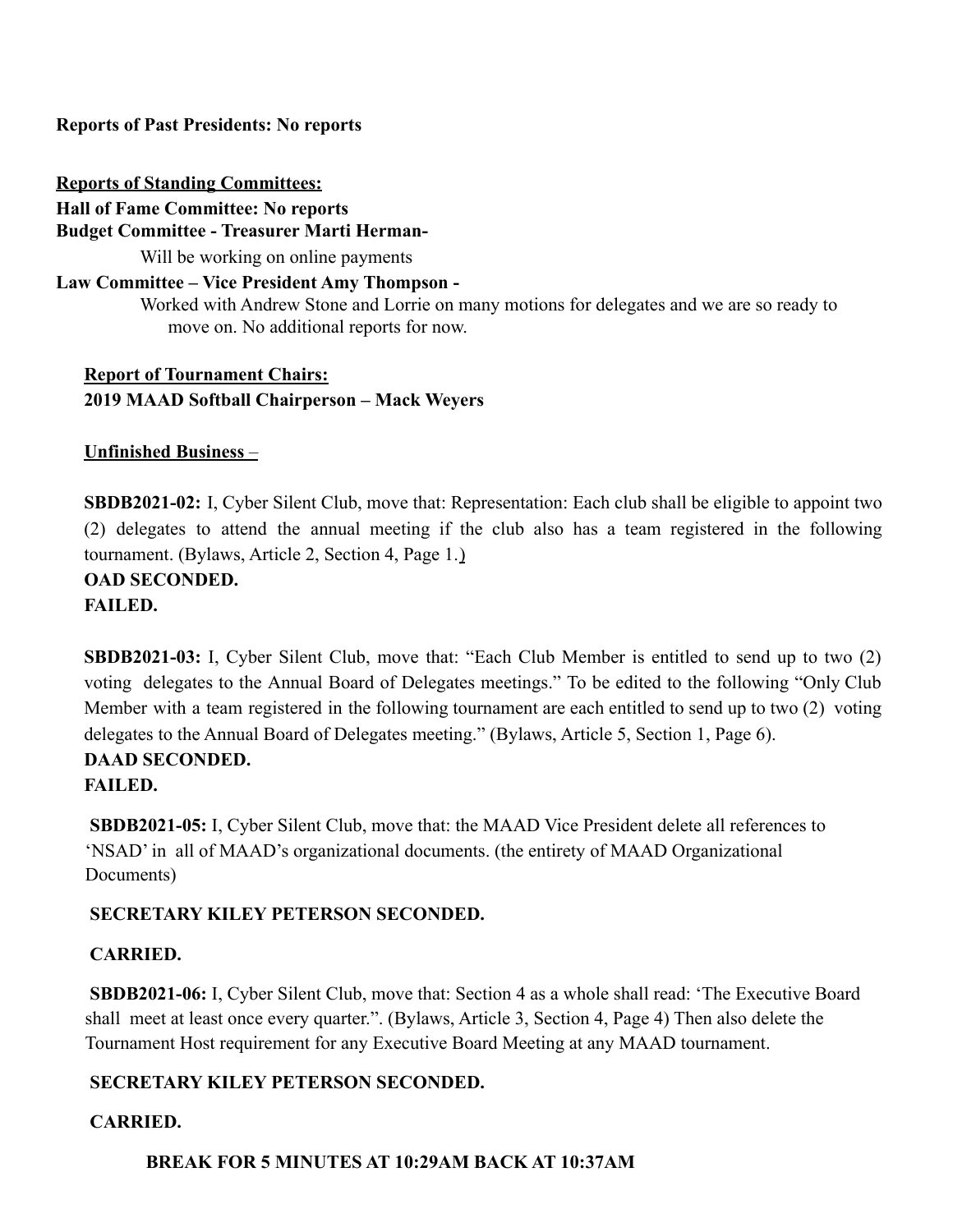**SBDB2021-07:** I, Cyber Silent Club, move that: a new Section #9 to be added to state: "Each participant in the Board of Delegates will be limited to only one immediately new business motion for each meeting of the Board of Delegates. To clarify, there is no limit on new business motions sent to the Vice President forty five (45) days before the Board of Delegates meeting. There is no limit on new Rules and Regulations the Players Council passes for the Board of Delegates ratification."

**WITH AMENDMENT 1:** I, Omaha Association for the Deaf, move to change one to two new business motions.

# **TOURNAMENT DIRECTOR GREG PETERSON SECONDED.**

## **CARRIED AS WHOLE.**

## **SBDB2021-08:** SKIP TO PLAYERS COUNCIL'S MOTION

## **Players Council Motions:**

## **SB-PC21-01:**

Silent Cyber Athletics (CSA) (Midwest Underdogs) move that change from five (5) to four (4) female players and (from six and six to seven and five if additional hitter is used). Softball R & R, Section M, #4. **PASSED**

*OAD SECONDED. CARRIED.*

## **SB-PC21-02:**

Silent Cyber Athletics (Knockouts) move that: The lineup may not have more than two (2) consecutive batters that are not female. Softball R&R, Section M, #5. **PASSED.**

#### *SECRETARY SECONDED. CARRIED.*

# **SB-PC21-03:**

Silent Cyber Athletics (Knockouts), move that: change from five (5) males to six (6) and from four (4) to three (3) females . Softball R&R, Section M, #7b. **PASSED.**

## *DAAD SECONDED. CARRIED.*

# **SB-PC21-04:**

Silent Cyber Athletics (Knockouts), move that: change from five (5) males to six (6) males and from four (4) women to three (3). Softball R&R, Section M, #7c. **PASSED.**

## *DAAD SECONDED. CARRIED.*

## **SB-PC21-05:**

Silent Cyber Athletics (Knockouts), move that: We add new line e. Require at least four (4) female players on defense in the field with at least one (1) female outfielder. Softball R&R, Section M, #e. **PASSED.**

# *SECRETARY SECONDED.*

ORGANIZED AT KANSAS CITY, MISSOURI, IN 1946, INCORPORATED AT KANSAS CITY, MISSOURI, IN 1977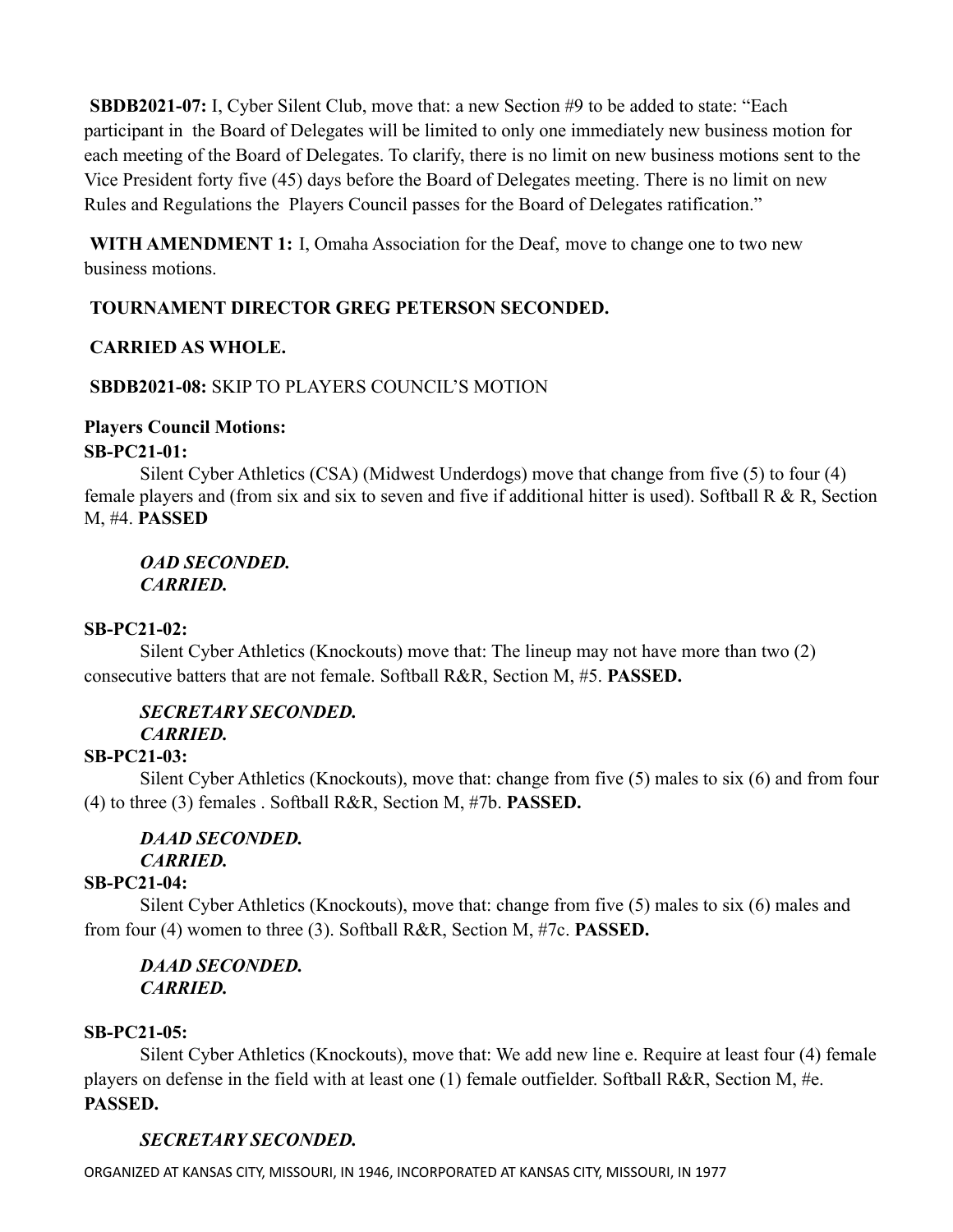## *CARRIED.* **SB-PC21-06:**

Silent Cyber Athletics (Midwest Underdogs), move that: We add new line f. Female players may be either catcher or pitcher, but may not be both at the same time. Softball R&R, Section M, #f. **PASSED.**

## *TOURNAMENT DIRECTOR SECONDED. CARRIED.*

#### **SB-PC21-07:**

Cyber Silent Club (Midwest Boys) move that: Men's Team allow two (2) CODA/SODA/Spouses per team.

**Amend: #1:** 1 CODA inside the regional states and 1 CODA outside of the regional states.

### **PASSED**

## **PASSED AS WHOLE.**

## *DAAD SECONDED.*

# *AMEND 1: REMOVE THE AMEND #1 (1 CODA inside the regional states and 1 CODA outside of the regional states)*

## *PASSED.*

# *AMEND 2: ADD MIXED (COED) TO THE PROPOSAL*

*PASSED.*

# *AMEND 3: ADD MEN CODAS AND ONE FROM THE INSIDE OF THE REGIONALS AND ONE EITHER FROM INSIDE OR OUTSIDE OF THE REGIONAL STATES.*

# *FAILED.*

*SB - PC21-07 with amendment: Cyber Silent Club (Midwest Boys) move that: Men and mixed teams allow two (2) CODA/SODA/ Spouses per team.*

## *PASSED.*

*On hold at 12:04pm due to one delegate having to leave the meeting for other commitments. Rescheduled for October 17th, 2021*

*Meeting started again on October 17th, 2021 at 9:32am*

## **SB-PC21-08:**

Cyber Silent Club (Midwest Boys), move that: a new #6 is added: "Free Agents as player maximum of: Men: three (3) any age, Women: three (3) any age" and the existing #6 is moved down to a new #7. (Softball R&R, Article L, Section 7, Page 32 )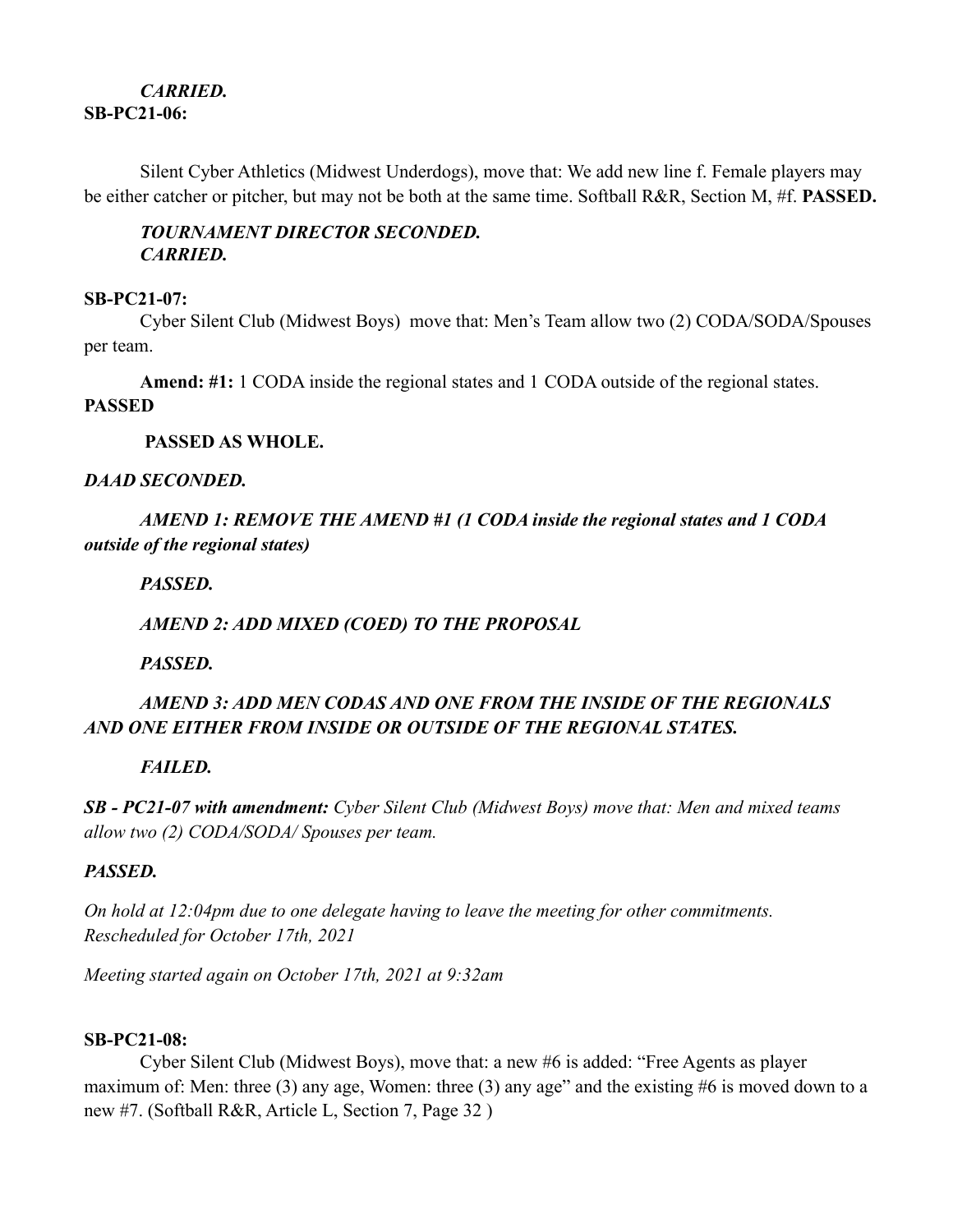**Amend #1:** Pink Champagne (Midwest Underdogs) moves to Applies to women teams and coed teams but the men teams keeps the FA agent division. **PASSED.**

### **PASSED AS WHOLE.**

## *VICE PRESIDENT SECONDED*

### *CARRIED.*

### **SB-PC21-09:**

Cyber Silent Clubs (Knockouts), move that: Require a unanimous vote of teams' representatives in respective tournaments if any revisions to the Rules and Regulations are necessary for the immediate tournament. (Players Council Manual, Section 1, #D, Page 19) **PASSED.**

### *DAAD SECONDED*

## *CARRIED*

### **SB-PC21-10:**

Cyber Silent Athletics (Midwest Storm) move that: MAAD try a two year trial of opening MAAD Softball tournament to teams from the other outside former seven (7) regions. These teams are limited to the same rules regarding Free Agents and CODA/SODA/spouse as MAAD teams are. These outside teams will not be allowed to sign any MAAD regional players as a Free Agent for their team. Their team fees, prizes, and voting rights will be the same as MAAD independent teams. **PASSED.**

## *DAAD SECONDED*

#### *CARRIED*

#### **SB-PC21-12:**

Cyber Silent Athletics (Midwest Underdogs), move that: #1 to edited to 'Each scorekeeper shall be paid ten dollars (\$10.00) per game". (SB R&R, Section J, #1, Page 32). **PASSED.**

## *SECRETARY SECONDED*

## *CARRIED*

#### **SB-PC21-13:**

Greg Petersen (JagerBomb) move that: to add 'NOT' on the revision section at the bottom of page for anything related to Players Council's part. Pg. 19 and 27. **PASSED.**

## *SECRETARY SECONDED*

# *CARRIED*

## **SB-PC21-15**

Troy Shamblem (Midwest Elite) move that pitcher gets courtesy runner anytime. Amend #1: Renca Dunn (Midwest Storm) amended to be effective tomorrow and further. **PASSED AS WHOLE.**

ORGANIZED AT KANSAS CITY, MISSOURI, IN 1946, INCORPORATED AT KANSAS CITY, MISSOURI, IN 1977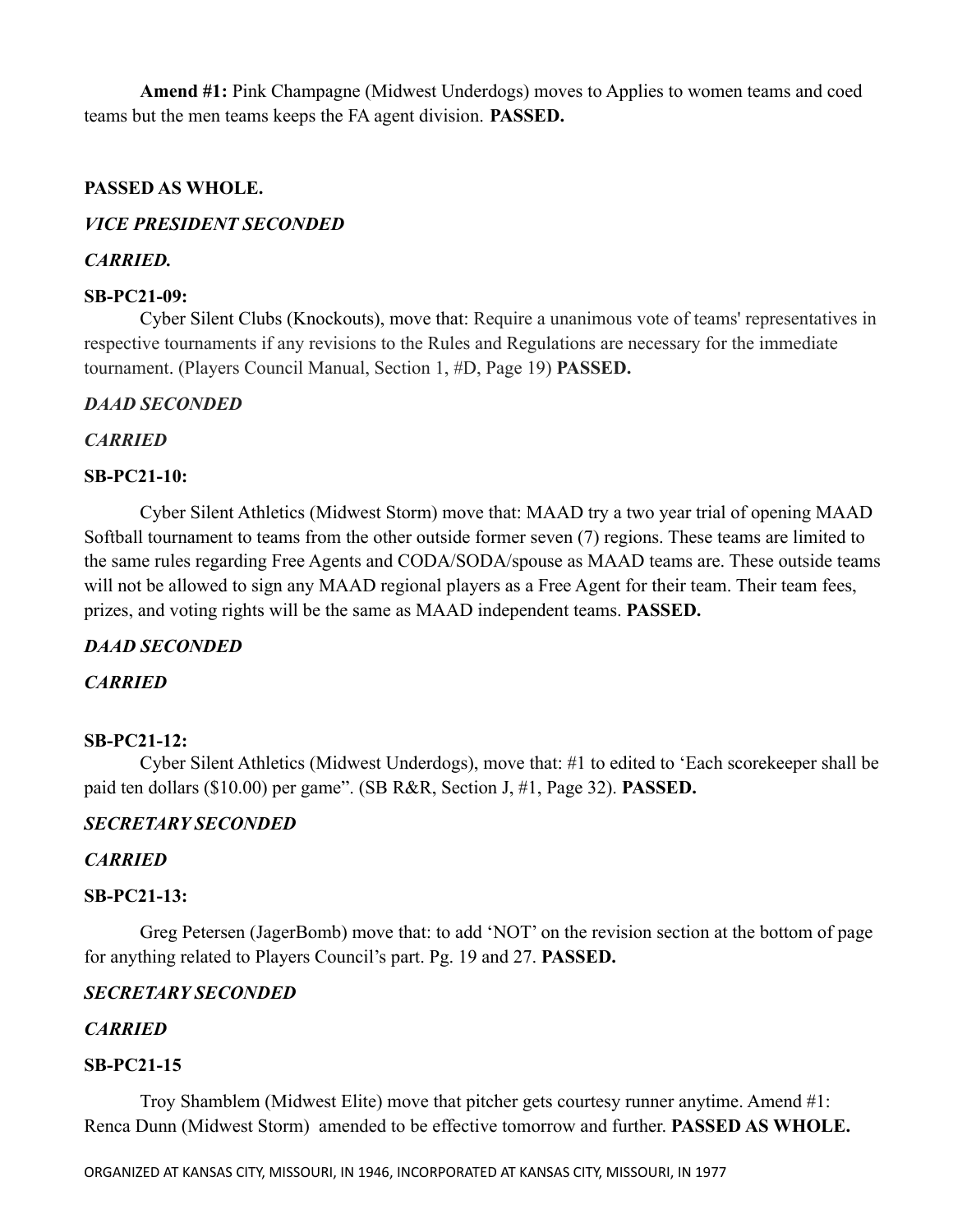### *SECRETARY SECONDED*

### *CARRIED*

### **SB-PC21-16**

Troy Shamblen (Ruthless) move to change balls from .40/325 to .52/300 comp. **PASSED.**

### *DAAD SECONDED*

#### *FAILED*

### **SB-PC21-19**

Knockouts (Tune Squad) move that teams may change player numbers at the players council without a fine. **AMEND #1:** Tune Squad (Midwest Underdogs) to be effective today. **PASSED AS WHOLE.**

### *CSA SECONDED*

### *CARRIED*

#### **SB-PC21-22**

Ruthless (Pink Champagne) move that the MAAD committee for the specific tournament to be waived from the admission fee.

**Amend #1:** Midwest Storm (JagerBomb) amend to delegate the decisions to waive specific committee members from admission fees to be up to the MAAD Executive Board.

**Amend #2:** JagerBomb (Pink Champagne) amend to waive the fees if you volunteer more than 3 games.

#### **PASSED AS WHOLE.**

## *REFERRED TO BUDGET COMMITTEE*

#### **SB-PC21-24:**

Midwest Underdogs (Midwest Storm) move to have the pitcher to be closed effective tomorrow.

**Amend #1:** Pink Champagne (Midwest Elite) amend to have the women's and coed's division to be closed while the men's division to be open. **PASSED AS WHOLE.**

#### *DAAD SECONDED*

## *FAILED*

## **SB-PC21-26**

Ruthless (Midwest Storm) move that if a player has played as an approved Deaf player at NSAD, they should be able to play at MAAD.

**Amend #1:** Ruthless (Midwest Underdogs) amend to make it's coaches responsibilities and up to the Executive Board to approve or decline.